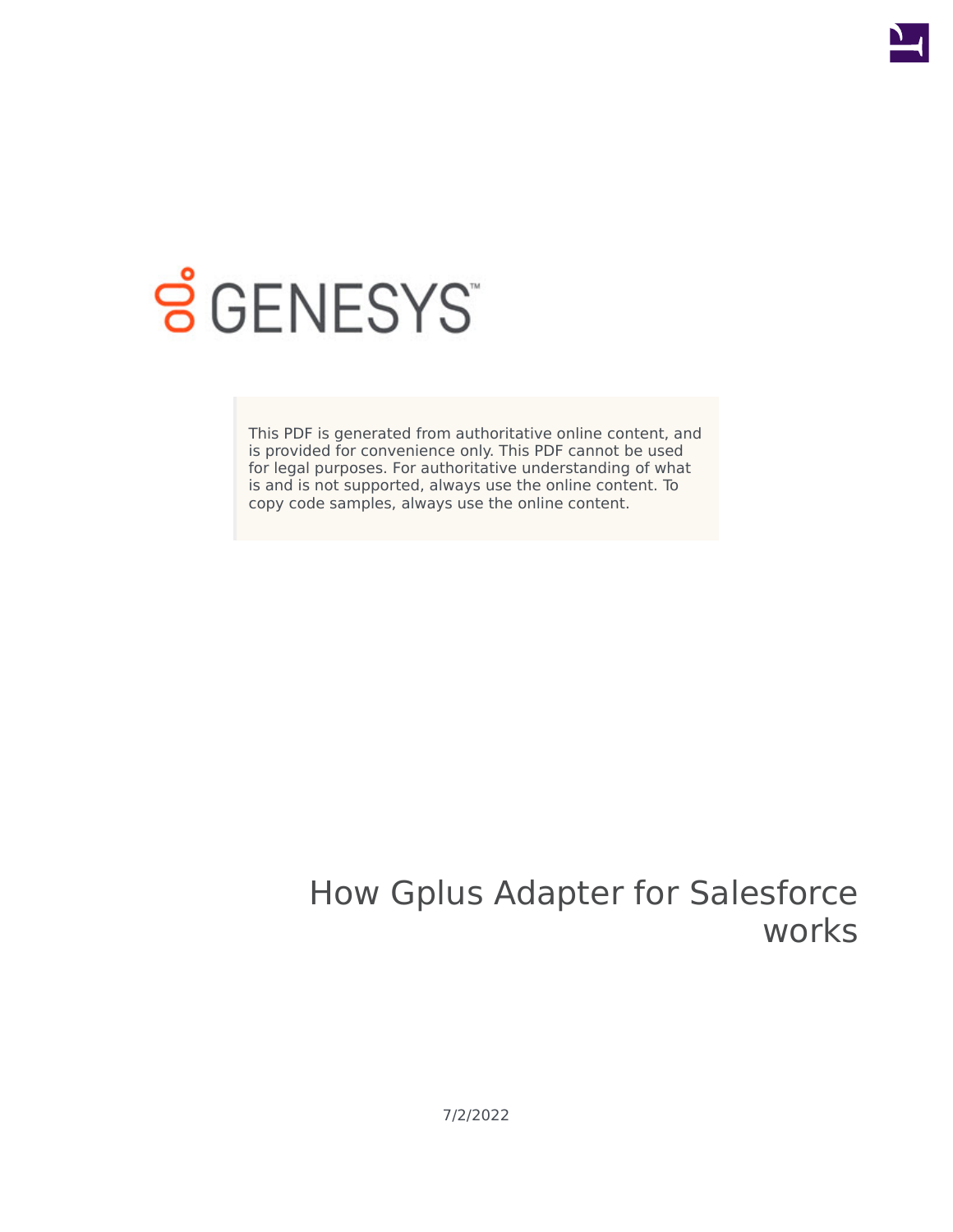- Administrator
- Agent

•

Gplus Adapter for Salesforce enables the integration of Workspace Agent Desktop within the Salesforce environment to handle Genesys contact center interactions.

#### **Related documentation:**

## Contents

- 1 [What Gplus Adapter for Salesforce does](#page-2-0)
- 2 [How Gplus Adapter for Salesforce works](#page-2-1)
	- 2.1 [Set up and access Gplus Adapter in Salesforce](#page-2-2)
	- 2.2 [Using Gplus Adapter for Salesforce](#page-3-0)
- 3 [How Gplus Adapter integrates Salesforce with Genesys Interactions](#page-4-0)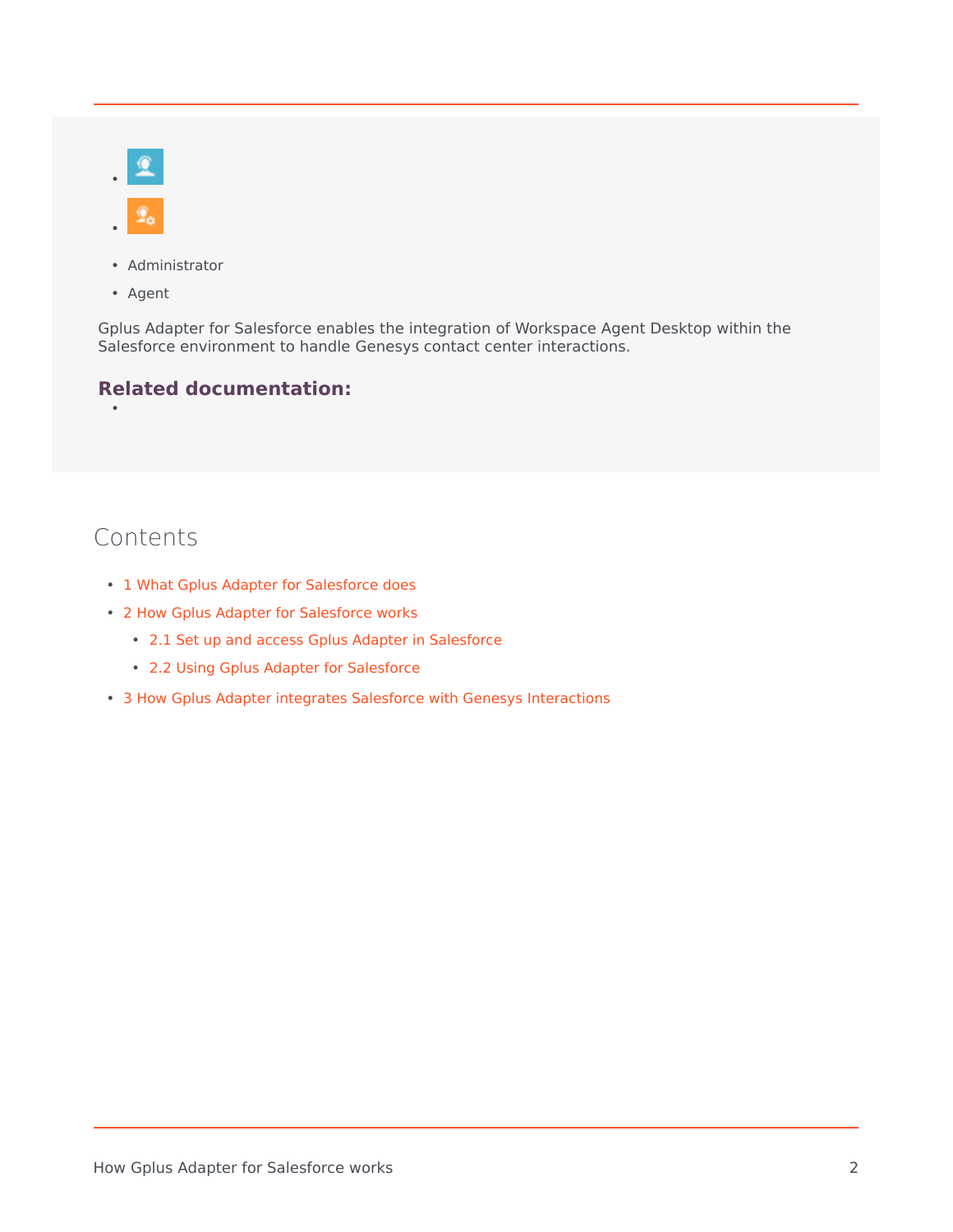## <span id="page-2-0"></span>What Gplus Adapter for Salesforce does

Gplus Adapter for Salesforce enables the integration of Workspace Agent Desktop within the Salesforce environment to handle Genesys contact center interactions. The integrated solution presents a complete customer view allowing your contact center agents to service your customers. It supports Salesforce Click-to-dial, Screen Pops, and Activity History.

### <span id="page-2-1"></span>How Gplus Adapter for Salesforce works

You must integrate Gplus Adapter with Salesforce so that your agents can handle interactions with the Genesys Workspace Agent Desktop from within Salesforce. See the architecture diagram at the bottom of this page to see how it works.

#### <span id="page-2-2"></span>Set up and access Gplus Adapter in Salesforce



#### **Players:** Administrators

**Actions:** To integrate Gplus Adapter into Salesforce, perform the Following steps:

- 1. (Optional) Enable Lightning in your Salesforce environment.
- 2. Integrate Gplus Adapter in Salesforce.
- 3. Add users to your Call Center.
- 4. Configure the Utility bar for Gplus Adapter for the agents to easily access the application.
- 5. Configure the Gplus Adapter features in Agent Setup.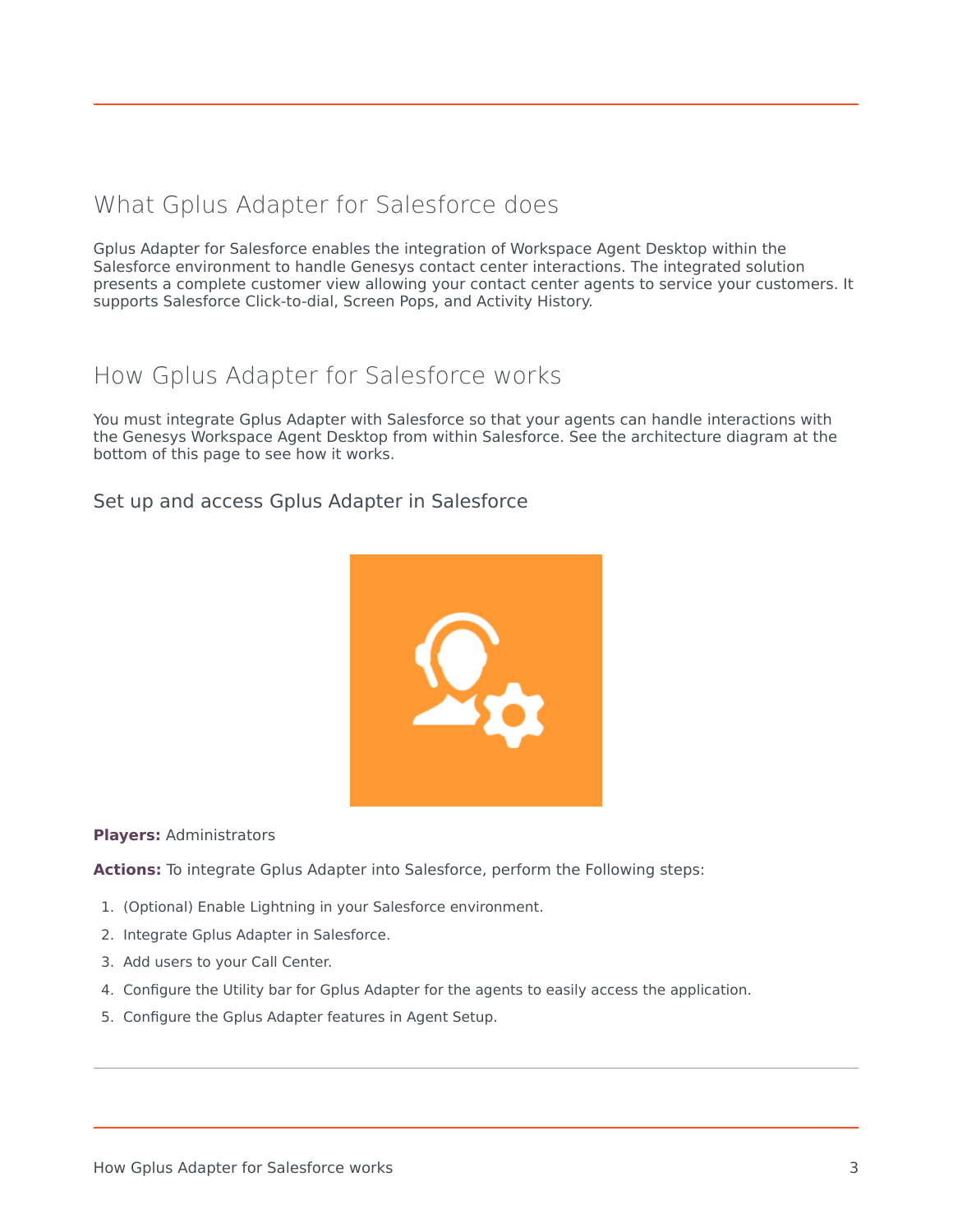6. Configure Gplus Adapter SSO Gplus Adapter for Salesforce Administrator's Guide Gplus Adapter for Salesforce options

<span id="page-3-0"></span>Using Gplus Adapter for Salesforce



**Players:** Agents

**Actions:** As an agent, you can use Gplus Adapter to handle calls, chats, emails, or other media channels interactions without navigating away from your Salesforce environment.

Gplus Adapter for Salesforce Agent's Guide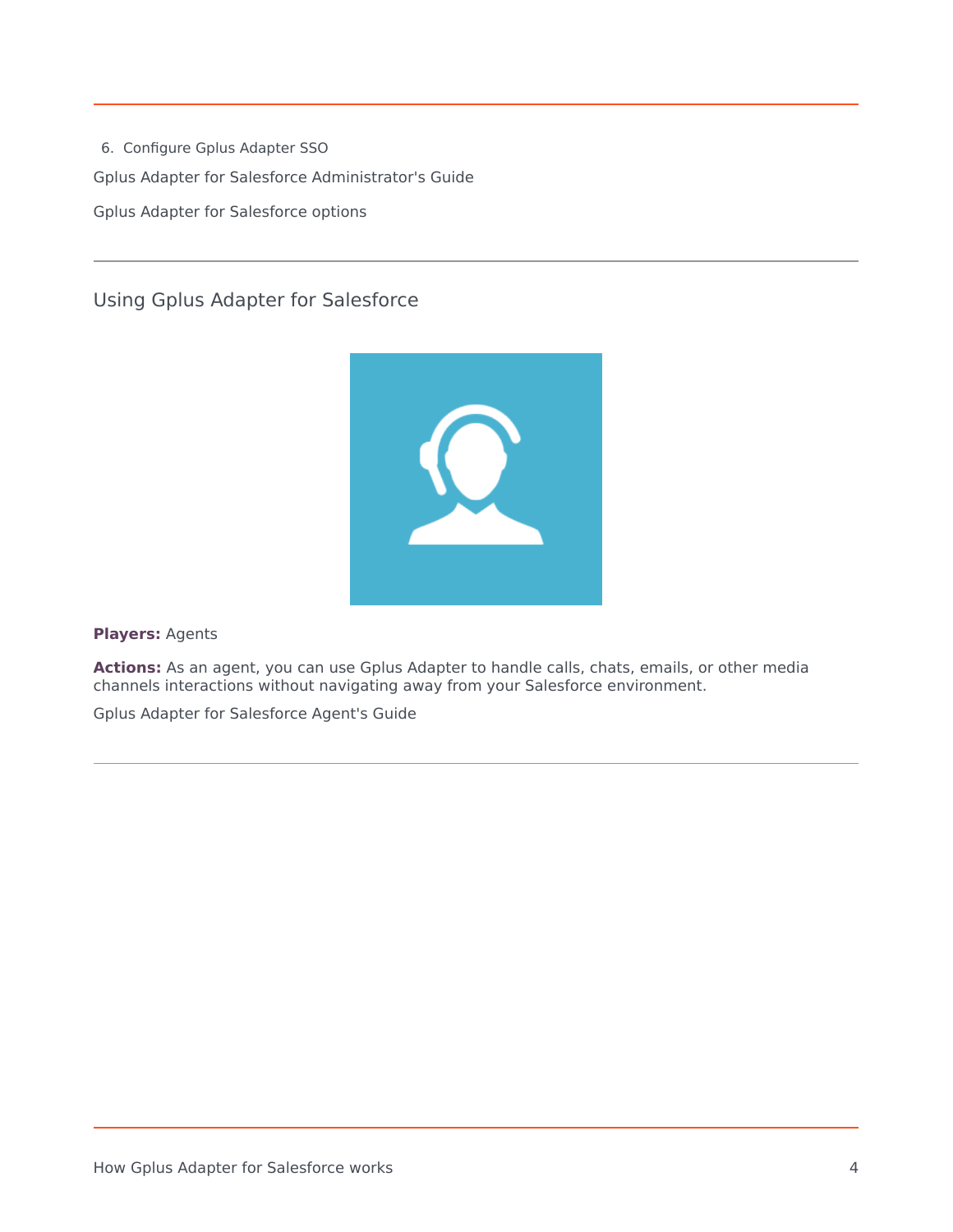## <span id="page-4-0"></span>How Gplus Adapter integrates Salesforce with Genesys Interactions



Gplus Adapter for Salesforce integrates Genesys Agent Desktop (How Agent Desktop works) with five key Salesforce features:

- Screen Pop Gplus finds, obtains, or creates a Salesforce record which is displayed as a screen pop to the user during each interaction.
- Click-to-dial a user starts an outbound call to a phone number displayed within a Salesforce record.